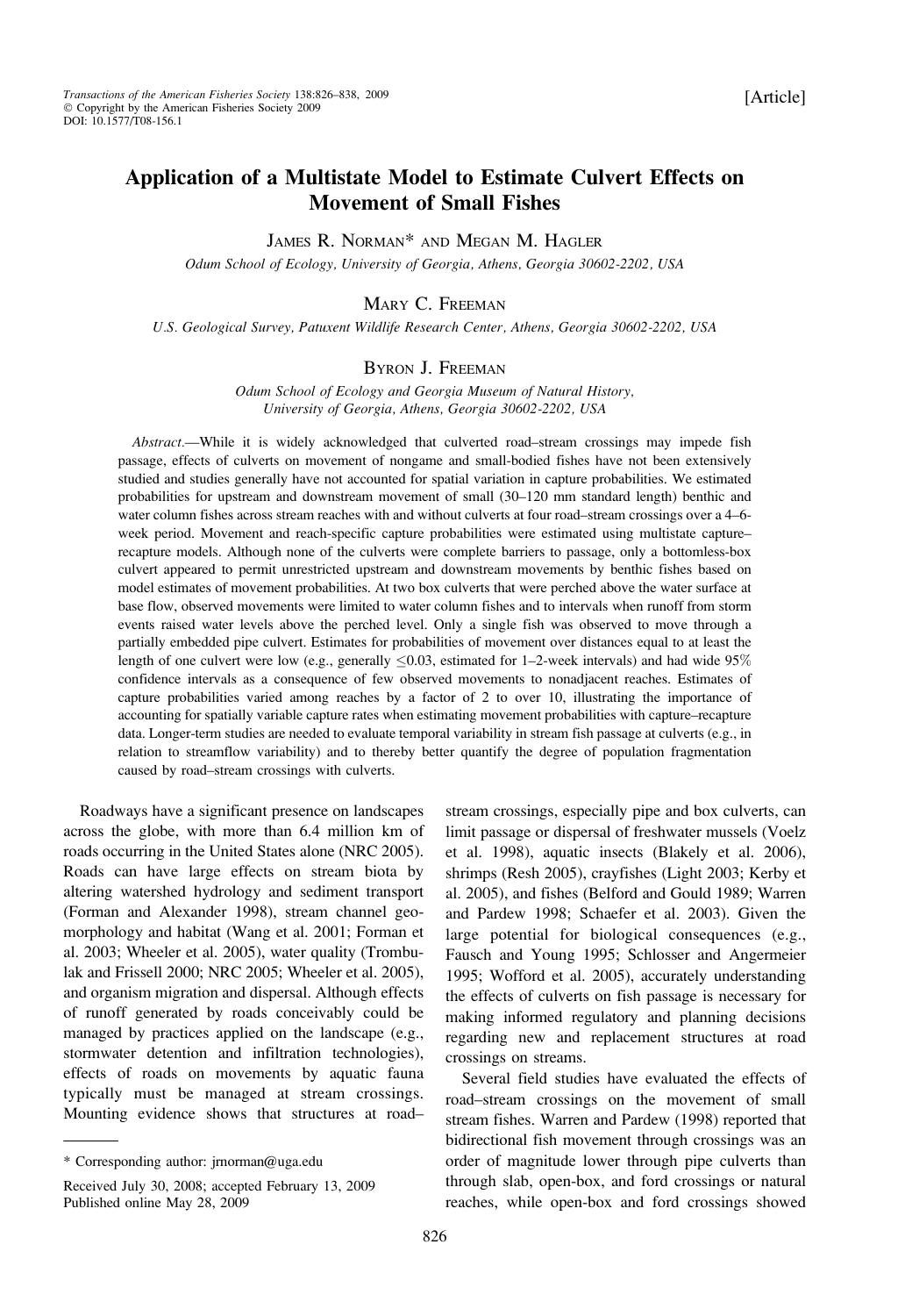little difference from natural reaches in terms of overall fish movement. Using live-resighting data from snorkel and scuba surveys, Schaefer et al. (2003) found that upstream movement of the federally threatened leopard darter Percina pantherina appeared to be inhibited by a low-water pipe culvert crossing in a southeastern Oklahoma river. More recently, Benton et al. (2008) recorded significantly reduced movement by small fishes through box and pipe culverts compared with reaches with clear-span bridges and reaches with no obstructions in six streams belonging to the Etowah River system in northwest Georgia.

While these studies have demonstrated effects of road–stream crossings on the movement of small fishes, none have accounted for varying capture probability in their estimates of fish movement. Estimates of movement probability between areas will be biased if spatial variability in capture probability is not taken into account. For example, consider an estimate of movement rates from one stream reach (reach A) to a second reach (reach B) based on the proportion of recaptured individuals (originally marked and released in reach A) observed in reaches A and B. If  $a$  fish are recaptured in reach A and  $b$  fish are recaptured in reach B, then a commonly used estimate of proportional movement from reach A to reach B is  $b/(a + b)$ . However, for a fish to be recaptured in reach A or B, it must (1) survive and remain in the study area with probability  $S$ ,  $(2)$  either move to reach  $B$  (with probability  $\Psi$ ) or remain in reach A (with probability 1  $-$  Ψ), and (3) be recaptured (with probability  $p_a$  in reach A or probability  $p<sub>b</sub>$  in reach B). Proportional movement can be thus expressed as:

$$
b/(a + b) = S\psi p_b/[S(1 - \psi)p_a + S\psi p_b]
$$
  
=  $\psi p_b/[(1 - \psi)p_a + \psi p_b].$ 

The observed proportional movement is an unbiased estimate of movement probability  $\Psi$  if and only if  $p_a =$  $p_b$ . However, capture probabilities may be expected to vary spatially in streams in relation to differences in habitat structure (Peterson et al. 2004), which is an effect that could be pronounced in the vicinity of road crossings, where runoff and crossing structures alter stream geomorphology.

Estimating capture probabilities for stream fishes can present logistical challenges requiring, for example, population censuses (often using destructive sampling that may not be possible or desirable) or use of closed population and mark–recapture techniques. Where resource constraints or other factors (e.g., land owner concerns, public interference) limit the ability to leave block nets in place for sufficient periods for mark– recapture studies (e.g., 24–48 h; Peterson et al. 2004), a multistate modeling approach (e.g., Williams et al. 2002; Schwarz 2005) may be applied to capture– recapture data, allowing for simultaneous estimation of reach-specific capture probability and probability of fish movement between reaches.

Our objective was to estimate the effects of culverts on short-term movements by stream fishes, identified as either primarily benthic or water column foragers, using open population capture–recapture data in multistate models that incorporate capture probability estimates. In particular, we asked whether a culvert positioned above the streambed (perched culvert) presented a greater barrier to fish movement than did culverts that were embedded below the streambed or bottomless, as has been suggested in previous studies. We hypothesized that benthic species would show less frequent movement through perched culverts than water column species, which would be important information for managing road crossings to conserve imperiled fishes.

#### Methods

Study site.—Study sites were located within the Etowah River system, Georgia. The Etowah River catchment  $(4,823 \text{ km}^2)$  lies on the northern edge of the Atlanta metropolitan area and has been the focus of habitat conservation planning for nine imperiled fish species (see www.etowahhcp.org). The Etowah River basin has relatively high fish species diversity and endemism, harboring 76 extant native species, including four endemic fishes and multiple imperiled taxa (Burkhead et al. 1997); many of these taxa are smallbodied fishes with limited ranges that could be detrimentally affected by blocked fish passage at road–stream crossings. In particular, the Cherokee darter Etheostoma scotti is federally protected as a threatened species, primarily occurs in tributary streams, and is present only in the Etowah River basin (Bauer et al. 1995).

We selected four study sites where streams were crossed by roads using culverts and met additional criteria: (1) stream size sufficient to support relatively high fish abundances, (2) comparable stream habitat extending upstream and downstream from the crossing with no nearby tributaries or additional potential barriers to fish passage, and (3) no impediments to setting block nets during repeat sampling visits. Study sites were located on Canton and Bluff creeks in Cherokee County, Champion Creek in Pickens County, and Nimblewill Creek in Lumpkin County. The sites were all coolwater streams (temperature during the study,  $\langle 22.2^{\circ}$ C) with gravel-dominated streambeds, watershed sizes ranging from  $4.09$  to  $28.06$  km<sup>2</sup>, and mean stream widths ranging from 2.7 to 5.93 m. The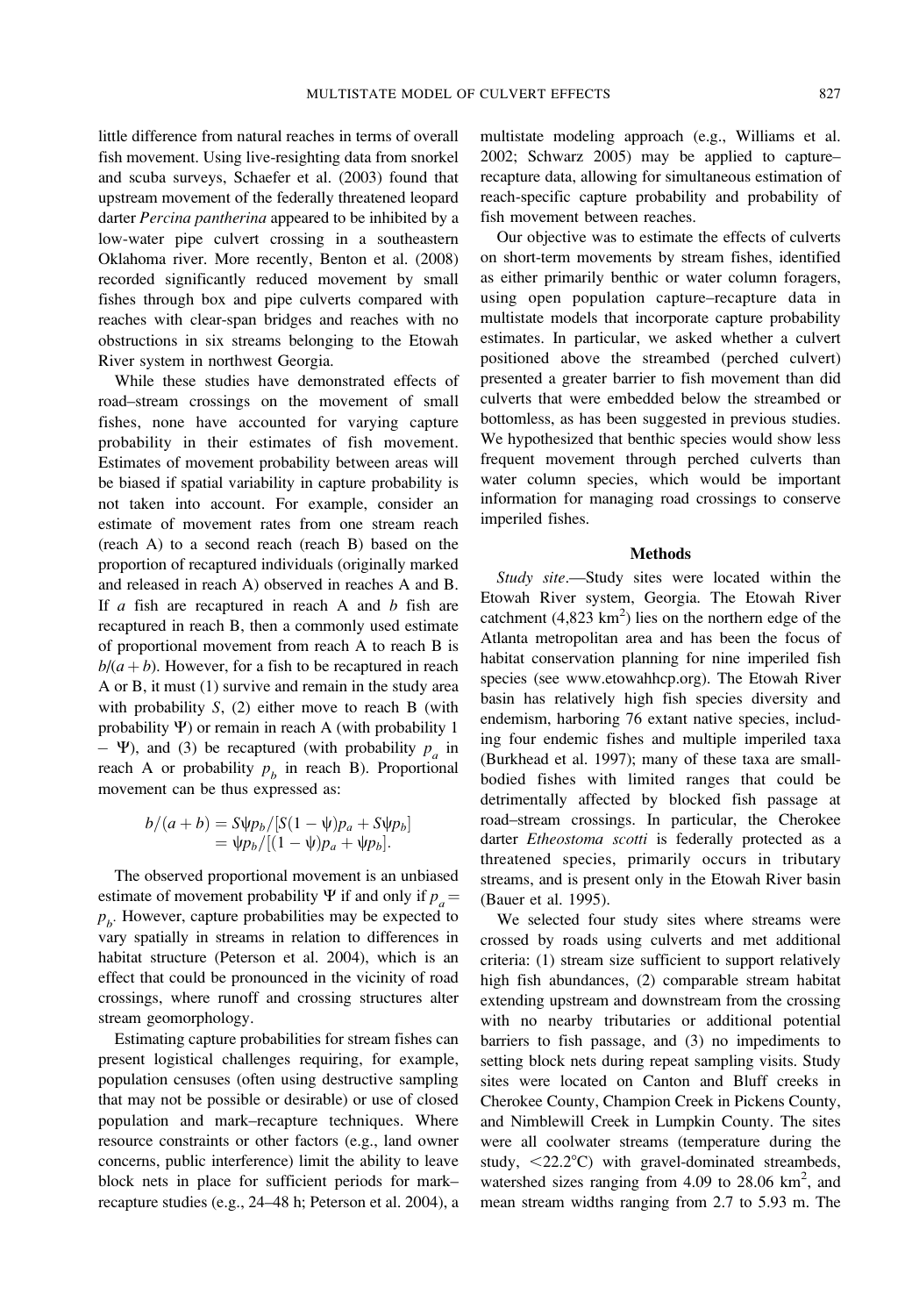## 828 NORMAN ET AL.

TABLE 1.—Culvert characteristics for study sites in the Etowah River system, Georgia. Length measurements include the length of the concrete apron downstream from the culvert, where applicable. Height of the culvert outlet above the water surface is for estimated base flow conditions (i.e., stable low-water condition in late summer during a normal water year) at the beginning of the study, as measured at lowest and highest points across the barrels. Observed stage changes are the range of values for sampling intervals ( $n = 3$  or 4) at each site and include the maximum stage reached between sampling intervals.

| Creek      | Description                                                              | Barrel width $\times$ height<br>or diameter (m) | Length<br>(m) | Culvert placement relative<br>to streambed |
|------------|--------------------------------------------------------------------------|-------------------------------------------------|---------------|--------------------------------------------|
| Canton     | Three-barrel pipe culvert,<br>corrugated metal                           | 3.18                                            | 18.6          | Pipes embedded to 1.2 m                    |
| Bluff      | Three-barrel box culvert, concrete with headwalls                        | $3.25 \times 3.75$                              | 19.6          | Bottomless middle barrel                   |
| Champion   | Four-barrel box culvert, concrete with headwalls<br>and downstream apron | $3 \times 1.85$                                 | 18.2          | Boxes above streambed                      |
| Nimblewill | Four-barrel box culvert, concrete with headwalls<br>and downstream apron | $3.5 \times 3$                                  | 18.6          | Boxes above streambed                      |

culverts at Canton and Bluff creeks were embedded below the streambed or had a bottomless section, respectively, in contrast to the culverts at Champion and Nimblewill creeks, which were perched above the streambed and water surface (Table 1).

Open population mark–recapture study.—We conducted open population mark–recapture studies at each of the four sites during August and September 2006 to estimate fish movement rates between culvert-free reaches and through culverts and to compare nonperched culvert effects on fish movement with the effects of perched culverts. Upstream and downstream fish movement was assessed over 4 weeks at Canton, Bluff, and Champion creeks and over 6 weeks at Nimblewill Creek. Sampling intervals were weekly at Canton, Bluff, and Champion creeks, except that Canton Creek was sampled five times, with the first mark and mark–recapture occasion at Canton Creek conducted over 24 h as an initial trial to ensure that we could capture and recapture an adequate number of fishes for analysis. Because of rain events, actual times between sampling occasions at Nimblewill Creek were 14, 11, and 9 d.

To increase the opportunities for observing movements comparable in distance to movements through the culverts, we divided each site into 10 reaches, with five reaches upstream and five downstream from the culvert. Moving upstream and downstream from the culvert, we designated three 25-m  $(\pm 3 \text{ m})$  reaches that were separated by two "false-culvert" reaches (Figure 1). The false-culvert reaches were approximately equal to the length of the culvert at each site (range, 17.6–21 m). Three weeks before the first sampling occasion, we measured and flagged the individual reaches at each site; length and position of block nets for each reach remained constant throughout the study.

Fish sampling started in the most downstream reach and proceeded upstream on each visit. Before sampling fish, all five downstream reaches and the culvert inlet and outlet were blocked off using nets (3.2-mm mesh, 2.0–2.4 m deep  $\times$  6–20 m long). Once we completed sampling in the downstream reaches, all block nets were removed downstream from the culvert and set in place at the ends of the upstream reaches before sampling resumed. When installing block nets, we walked along the stream banks so as to cause minimal disturbance within the reach before sampling. In each reach, we sampled fish in a single pass using a Smith-Root Model 12-B POW backpack electrofisher and a  $2.4 - \times 2.0$ -m seine (3.2-mm mesh).

All captured fish were held in buckets containing aerated, frequently refreshed stream water until they could be processed. In batches of 20–50 individuals, fish were transferred to a basket within a cooler containing stream water with a 30-mg/L dilution of Aqui-S (Aqui-S New Zealand, Ltd.; used under Investigational New Animal Drug Permit 10–541), which was used to anesthetize the fish. The cooler was modified by the addition of a copper coil through which we pumped stream water to regulate water temperature within the cooler. While briefly anesthetized (typically for  $<$  12 min), individuals of at least 30 mm standard length (SL) and no larger than 120 mm SL were measured, identified to species, and injected with a survey- and reach-specific mark using visible implant elastomer (VIE) tags (Northwest Marine Technology, Inc.). The VIE tags were administered to indicate sampling occasion (identified by color: yellow, orange, pink, or blue) and the reach where the fish was located when it was captured (identified by the body position of the mark). The VIE tags have no apparent significant effect on the growth or survival rates of fishes (Olsen and Vollestad 2001; Roberts and Angermeier 2004), although tag retention and the ability to correctly identify tags can vary depending upon the species, marking position on the body, and color combinations used (Walsh and Winkelman 2004; Hartman and Janney 2006). We avoided using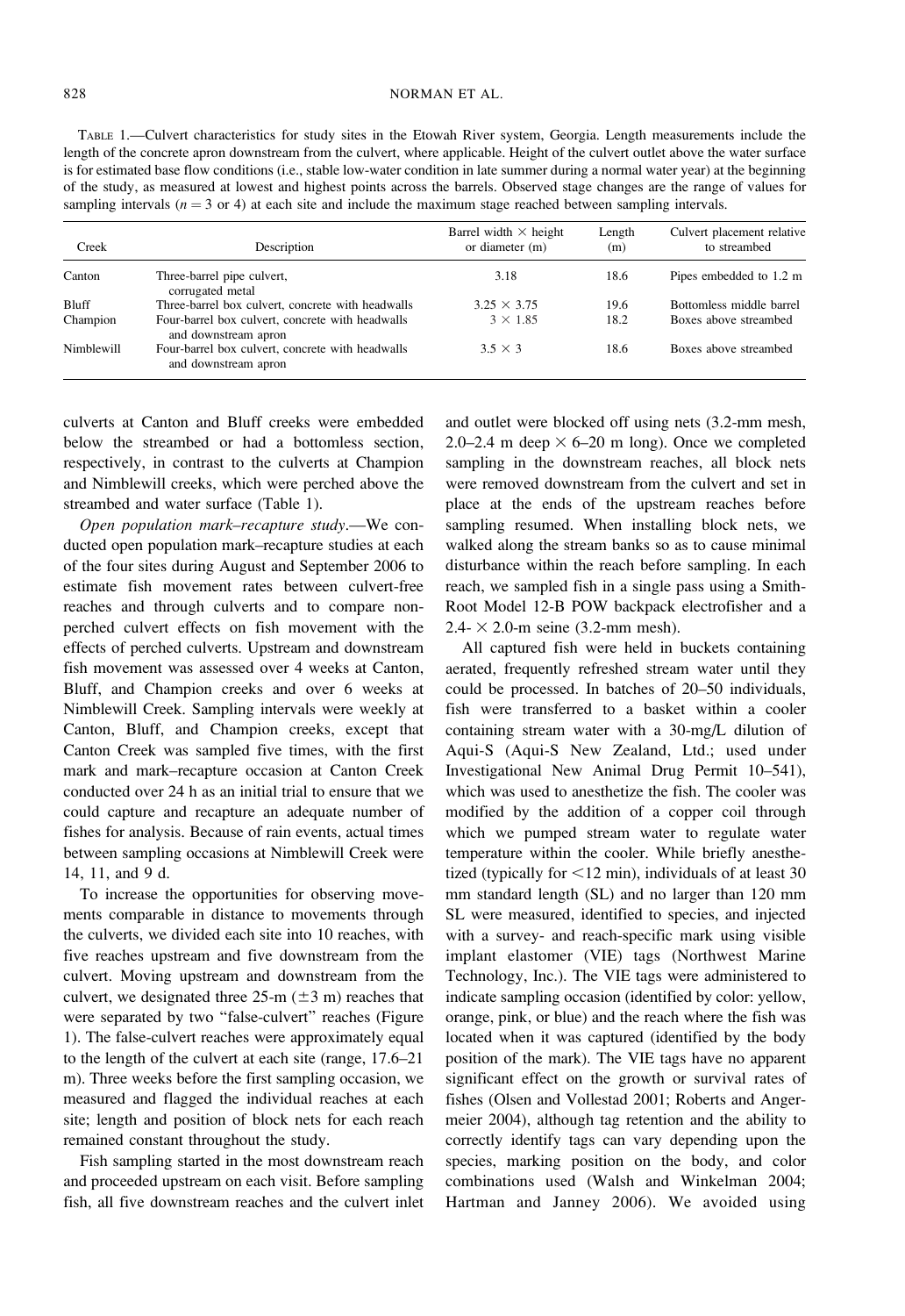| Creek      | Height, culvert outlet          | Height, lip on      | Observed stage |
|------------|---------------------------------|---------------------|----------------|
|            | above water surface (range, cm) | concrete apron (cm) | changes (cm)   |
| Canton     | Not perched                     | No apron            | $0.00 - 7.5$   |
| Bluff      | Not perched                     | No apron            | $4.1 - 40$     |
| Champion   | $4 - 39$                        | $\Omega$            | $5.6 - 21.2$   |
| Nimblewill | $23 - 60$                       | 11                  | $16.0 - 51.3$  |

combinations of colors that have been reported as difficult to separately identify (Curtis 2006).

We found that VIE tags were not easily identifiable at some body positions and with some colors on the largescale stoneroller Campostoma oligolepis and the Alabama hog sucker Hypentelium etowanum, so fish of these species were given unique partial fin clips on the caudal, pectoral, and dorsal fins to indicate sampling occasion and position in the stream at time of marking. Because of the lack of unique fin clip combinations, we were only able to distinguish between those captured either upstream or downstream from the culvert on each sampling occasion. Caudal and pectoral fin clips have been used in previous mark–recapture studies without significant bias (Hohausova 2000; Dietrich and Cunjak 2006) and appear to have no significant effect on fish swimming performance (Webb 1973; Parsons et al. 2003).

We held fish in aerated stream water until they had completely recovered from the anesthesia. We added a standard dilution (0.1 mg/L) of kanamycin sulfate powder (National Fish Pharmaceuticals) to the recovery container to help prevent infection at the VIE injection site. Individuals were released in the middle of the reach from which they were captured on each sampling occasion. Once released, they were free to move among reaches and through the culvert until the reaches were blocked at the start of the next sampling occasion.

Modeling fish movement and culvert effects on transition probabilities.—We used the Arnason– Schwarz multistate model (Arnason 1973; Schwarz et al. 1993) as implemented in Program MARK (White and Burnham 1999) to estimate transition probabilities (i.e.,  $\psi$ ) for fish movement among stream reaches as well as through culverts. The Arnason–Schwarz multistate model, an extension of Cormack–Jolly– Seber single-state models used to model survival and capture probabilities, permits stochastic transitions among states (Williams et al. 2002; Schwarz 2005), which in our case were movements by fishes among stream reaches. Multistate and single-state population models both use maximum likelihood methods to estimate survival and recapture probabilities. In multistate models, survival probabilities incorporate the probabilities of transition among states (i.e., reaches) with capture probabilities that are reach specific. Survival estimates combine losses from mortality, permanent emigration from the study area, and complete loss of the tag. Under the assumption that survival from time i to time  $i + 1$  does not depend on the location at time  $i + 1$ , survival probabilities and transition probabilities can be separately estimated (Williams et al. 2002).

Conceivably, survival, transition, and capture probabilities could be estimated for each reach and sampling occasion, including all transition probabilities for all possible movements among reaches. However, sparse recapture data prevented estimation of all possible parameters (e.g., 660 and 880 parameters in our fully saturated, 10-state models with four or five capture dates). Therefore, we compared a series of reduced, time-independent (i.e., survival, capture, and transition probabilities held constant across all sampling dates) candidate models chosen a priori to represent a set of biologically reasonable assumptions about fish movement among reaches and through culverts. First, data were modeled as site specific, allowing estimation of movement separately for benthic and water column species, and as a function of fish SL. Secondly, data from all sites were combined to evaluate evidence of an effect of culvert characteristics on movement probabilities. Reach-dependent capture probabilities were included in all candidate models and upstream and downstream movement probabilities were separately estimated in all models.

For the site-specific models, parameters were estimated separately for benthic and water column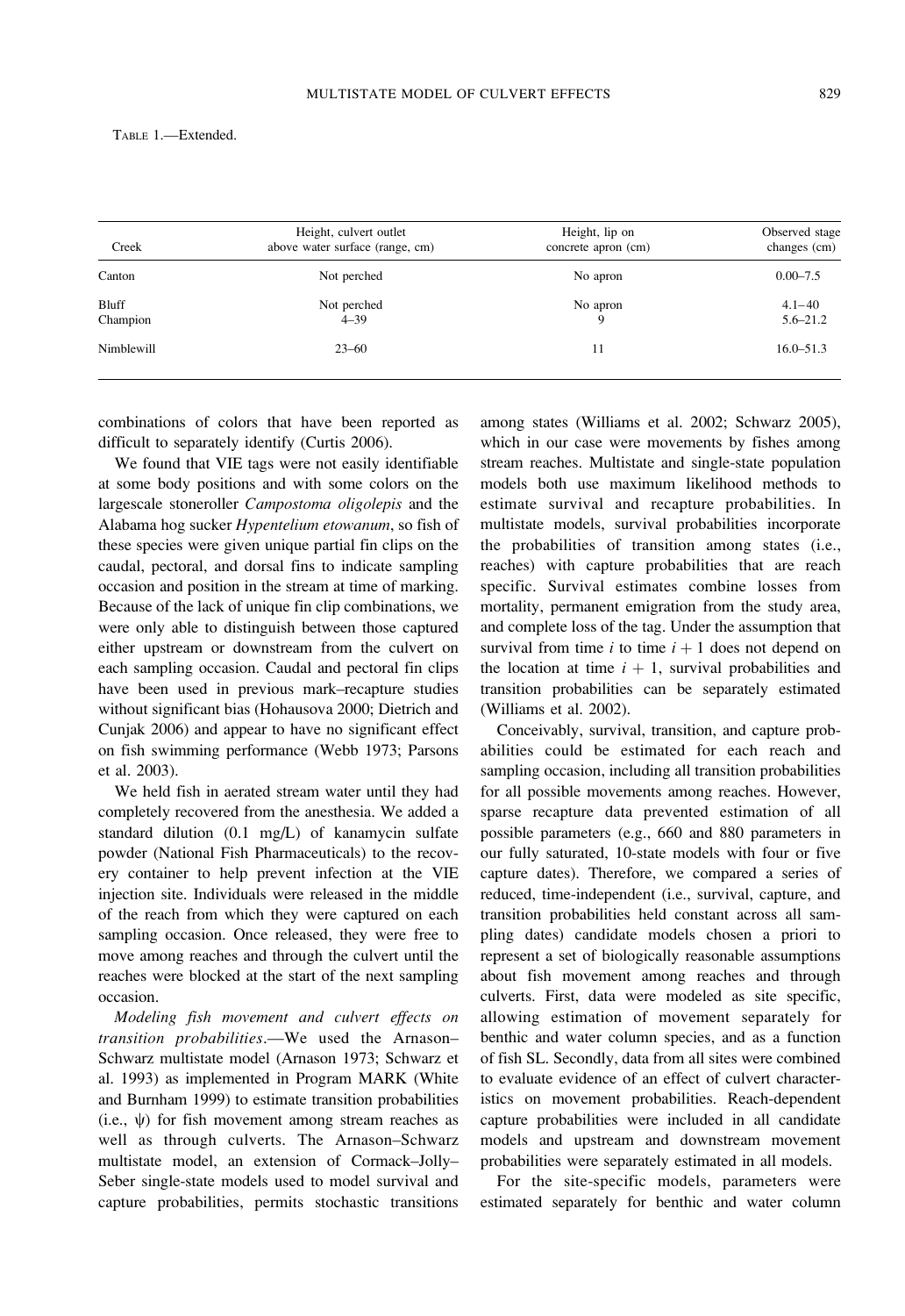

FIGURE 1.—Upstream transition and reach-paired survival probabilities estimated in the full movement (FM) and reduced movement (RM) models. The road–stream crossing is the shaded cylinder; reaches designated as ''false culverts'' are shown as lettered cylinders. Arrows illustrate examples of each movement type; corresponding downstream transition probabilities are not shown but were also estimated. (A) The FM transition probabilities for movements not through the culvert (upper diagram; between adjacent reaches: e.g., A to B or B to C; across an intervening reach: e.g., B to D or C to E; across multiple reaches: e.g., F to I or F to J) and movements through the culvert (lower diagram; short: e.g., E to F; long: e.g., E to G, H, I, or J) are illustrated. (B) The RM transition probabilities for movements not through the culvert (upper diagram; between adjacent reaches: e.g., A to B or B to C; across at least one intervening reach: e.g., A to C, A to D, or A to E) and movements through the culvert (lower diagram: e.g., E to F, G, H, I, or J) are illustrated. (C) Reach pairs for estimating survival (including emigration) are shown.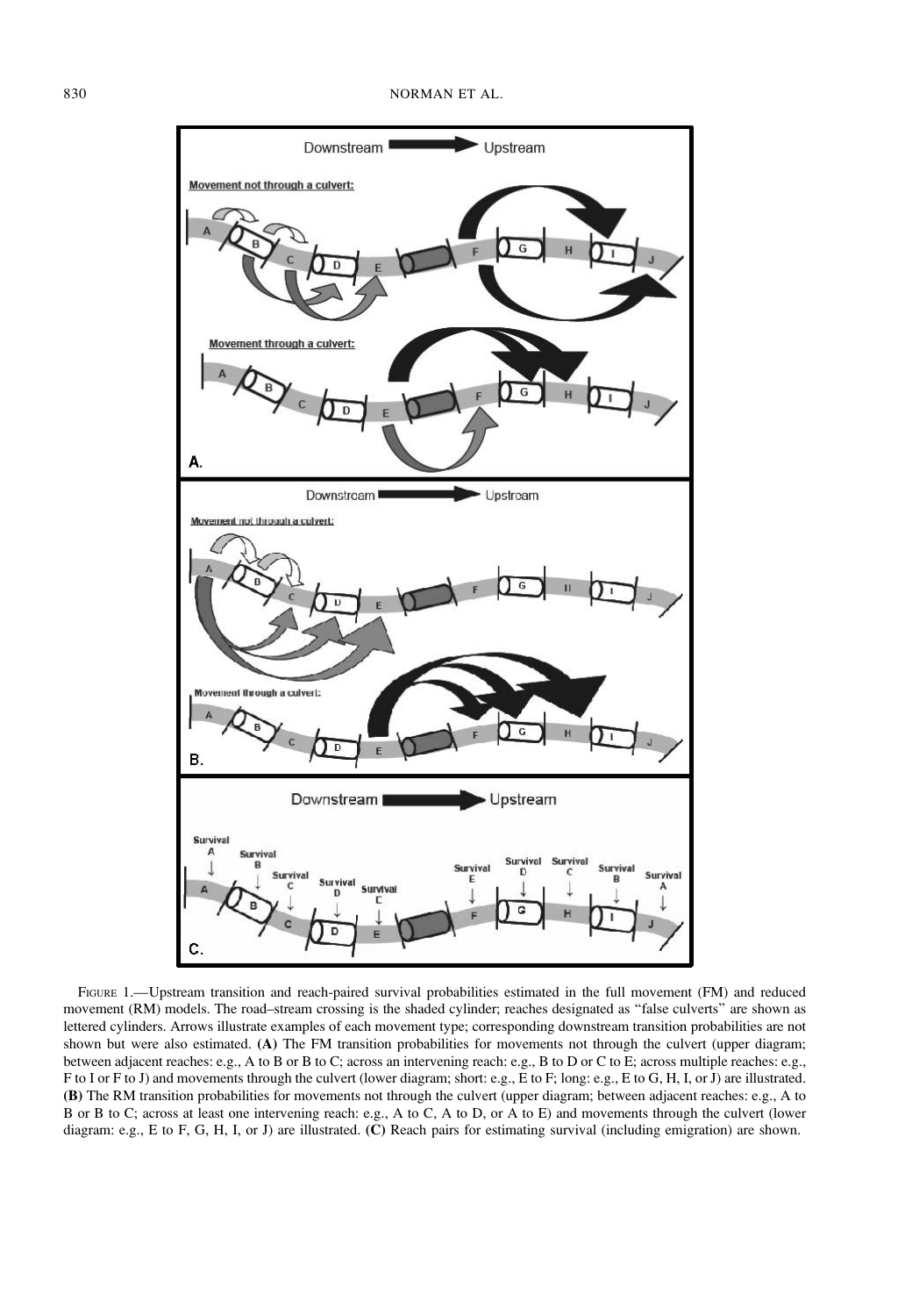species (based on the foraging behavior most characteristic of the species). Candidate models differed in the number of movement–distance categories and in assumptions about survival. Our most general sitespecific model, termed the full movement (FM) model (Figure 1A), combined transition probabilities for culvert-free movement into three distance groupings: movement to adjacent reaches, movement approximately equal to one culvert length, and movement greater than one culvert length. Transition probabilities for movement through the culvert were combined into two distance groupings: movement through the culvert between the immediately adjacent reaches, and movement through the culvert and additional reaches. The FM model represented the hypotheses that (1) adjacent moves were more likely than short moves, which were in turn more likely than long moves, and (2) culvertfree moves were more likely than moves through a culvert.

The competing reduced movement (RM) model (Figure 1B) combined transition probabilities for culvert-free movement into two distance groupings: movement to adjacent reaches and movement greater than or equal to one culvert length. A single distance grouping was used for movement through the culvert. The RM model represented the hypotheses that (1) adjacent moves were more likely than longer moves, but short and long moves had similar probabilities of occurrence, and (2) culvert-free moves were more likely than moves through a culvert.

We hypothesized that fish closer to the edges of the study site would be more likely to emigrate from the site; therefore, survival estimates in the FM and RM models were paired by upstream and downstream reaches that were equidistant from the ends of our study sites (Figure 1C). Alternatively, full movement with constant survival (FMCS) and reduced movement with constant survival (RMCS) models treated survival and emigration as constant across all reaches.

Movements of largescale stonerollers and Alabama hog suckers were modeled according to the same process described previously, except there were only two candidate models, a FM model and a FMCS model. Largescale stoneroller and Alabama hog sucker models consisted of two states (i.e., upstream and downstream from the culvert) as opposed to 10 states, and survival probabilities for the upstream and downstream reaches were estimated separately in the FM model and as one parameter in the FMCS model.

To evaluate model goodness of fit, we used the program MSSURVIV (Hines 1994) to estimate Pearson chi-square values based on the observed recaptures and frequencies expected from the multinomial probabilities generated by the FM model. The FM model was our most general model but was not fully timedependent as is generally required for goodness-of-fit testing in multistate models (Pradel et al. 2003). The chi-square test and output provided by MSSURVIV allowed us to examine capture data for separate cohorts (i.e., groups of individuals released in a given reach on a given date) for systematic deviation from model assumptions.

We assessed relative model support by pairwise comparisons of model parsimony using Akaike's information criterion corrected for small sample size  $(AIC<sub>c</sub>; Burnham and Anderson 2002; see Cooch and)$ White 2006 for implementation in Program MARK). The best-supported model has the lowest  $AIC_{a}$  value; we report the model weight or relative support for each model pair (Burnham and Anderson 2002). The bestsupported (highest weighted) FM or RM model for each site was compared with the corresponding constant survival model (FMCS or RMCS). The best supported of those general models was then compared with a similar model that included individual fish SL as a covariate on probability of movement.

The combined-site models were structured in the same way as the site-specific models except that fish characteristics (benthic or water column, body length) were ignored. Instead, data were grouped by site to evaluate an effect of culvert elevation relative to the water level on fish movement. We used the same pairwise model selection process as for the site-specific models, with the best-supported general model in the final step compared with a similar model that included culvert characteristics as covariates on movement probability. The minimum height that the culvert was perched above the water surface (culvert height in Table 1) was used as a covariate on probability of movement upstream through a culvert. The height of the apron lip (apron height in Table 1) above the culvert bottom was used as a covariate on probability of movement downstream through a culvert. The most general constrained model contained both covariates, while the reduced competing model contained only the minimum perched height covariate.

Multistate models with more than two states are prone to converging to a local, rather than global, maximum, which can lead to faulty parameter estimates (Lebreton and Pradel 2002; Schwarz 2005). Because there is no known simple diagnostic procedure for potential global optimization problems a priori, we used the alternative global optimization process, termed simulated annealing (Goffe et al. 1994), as implemented in Program MARK. The simulated annealing algorithm periodically makes a random jump to a new parameter value, facilitating convergence on a global maximum.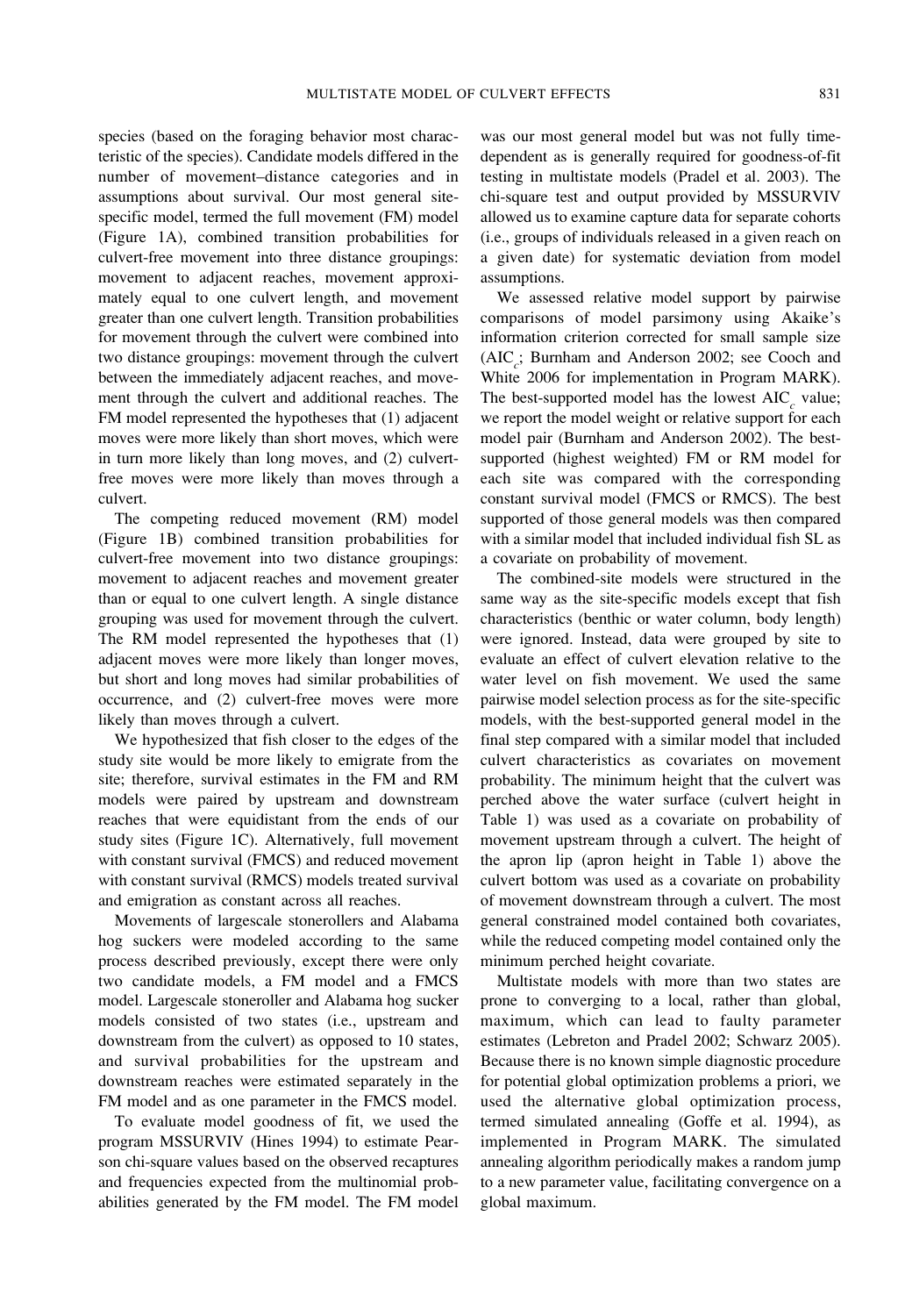## 832 NORMAN ET AL.

TABLE 2.—Summary of fish movements by site in the Etowah River system, Georgia. The number of fish that moved and the percentage of total moves are shown for each of the five movement categories: (1) to an adjacent reach, (2) across an intervening reach equal to one culvert length ( $=1CL$ ), and (3) across multiple reaches ( $>1 CL$ ), but not through the culvert; (4) through the culvert to the adjacent upstream or downstream reach (through culvert, adj.), and (5) through the culvert and additional reaches (through culvert,  $>1$  CL). Upstream (US), Downstream (DS), or both upstream and downstream movements (US–DS) are indicated. Benthic and water column species are listed for through-culvert moves.

| Creek (culvert type)     | Distance movement<br>category                   | Number<br>of fish        | Percent of<br>total moves | Species that moved through the culvert                                                                                                   |
|--------------------------|-------------------------------------------------|--------------------------|---------------------------|------------------------------------------------------------------------------------------------------------------------------------------|
| Canton (embedded pipe)   | Adjacent                                        | 77                       | 87                        | Benthic: Mobile logperch Percina kathae                                                                                                  |
|                          | $=1$ CL                                         | 8                        | 9                         |                                                                                                                                          |
|                          | $>1$ CL                                         | 3                        | 3                         |                                                                                                                                          |
|                          | Through culvert, adj.                           | $\overline{0}$           |                           |                                                                                                                                          |
|                          | Through culvert, $>1CL$                         | $1$ (US)                 | 1                         |                                                                                                                                          |
| Bluff (bottomless box)   | Adjacent                                        | 52                       | 63                        | Water column: Coosa shiner Notropis                                                                                                      |
|                          | $=1$ CL                                         | 12                       | 15                        | xaenocephalus, yellowfin shiner Notropis                                                                                                 |
|                          | $>1$ CL                                         | 1                        | 1                         | lutipinnis, Alabama shiner Cyprinella<br>callistia, bluehead chub Nocomis<br>leptocephalus, creek chub Semotilus<br><i>atromaculatus</i> |
|                          | Through culvert, adj.                           | $5$ (US-DS)              | 6                         | Benthic: Cherokee darter, Mobile logperch,<br>largscale stoneroller, Alabama hog sucker <sup>a</sup>                                     |
|                          | Through culvert, $>1$ CL                        | $12$ (US-DS)             | 15                        |                                                                                                                                          |
| Champion (perched box)   | Adjacent                                        | 61                       | 70                        | Water column: Coosa shiner, Alabama shiner                                                                                               |
|                          | $=1$ CL                                         | 12                       | 14                        |                                                                                                                                          |
|                          | $>1$ CL                                         | 7                        | 8                         |                                                                                                                                          |
|                          | Through culvert, adj.                           | $3$ (US)                 | 3                         |                                                                                                                                          |
|                          | Through culvert, $>1$ CL                        | 4 (US)                   | 5                         |                                                                                                                                          |
| Nimblewill (perched box) | Adjacent                                        | 79                       | 71                        | Water column: yellowfin shiner                                                                                                           |
|                          | $=1$ CL                                         | 21                       | 19                        |                                                                                                                                          |
|                          | $>1$ CL                                         | 7                        | 6                         |                                                                                                                                          |
|                          | Through culvert, adj.<br>Through culvert, >1 CL | $\mathbf{0}$<br>$5$ (DS) | $\overline{4}$            |                                                                                                                                          |

<sup>a</sup> Species evaluated in two-state (upstream–downstream) models; movements (total  $=$  4) are not included in totals.

We used transition probabilities from the bestsupported model at each site to calculate the effect size of the culvert on movement of benthic and water column fishes at each site. Effect size was calculated by taking the arithmetic difference between the parameter estimates for culvert-free movement and movement through a culvert. Corresponding estimated 95% confidence intervals (CIs) were also calculated for each effect size value as:

$$
SE = [var(\psi_{\text{culverf-free move}}) + var(\psi_{\text{move through culvert}}) - 2 cov(\psi_{\text{culvert-free move}}, \psi_{\text{move through culvert}})]^{1/2}
$$

and

$$
95\% CI = (effect size \pm 2SE),
$$

where  $\psi$  = transition probability, var = variance, and  $cov = covariance$  (Cooch and White 2006). We only calculated effect size where transition probabilities could be estimated for both culvert-free movement and movement through a culvert in the same direction (upstream or downstream) and over the same distance grouping.

Maximum stage height and stage at time of sampling.—We installed maximum stage recorders constructed of 7.6-cm-diameter polyvinyl chloride pipe packed with finely ground cork and coffee grinds (Gordon et al. 2004) at each site. On each visit, we recorded the maximum stage that occurred between sampling occasions and the stage height at the time of the survey. We calculated the maximum change in stage height and the effective minimum perched height (the difference between the minimum height of the culvert above the water surface and the maximum change in stage height) for the time interval between each sampling occasion. Because we were not able to estimate fully time-dependent parameters, we could not explicitly model the effects of stage and effective minimum perched height on recapture or transition probabilities, but we could tabulate observed movements in relation to whether the culvert was submerged during the preceding time interval.

## Results

A total of 5,805 individual fish representing 30 species were marked at the four sites (8–21 species/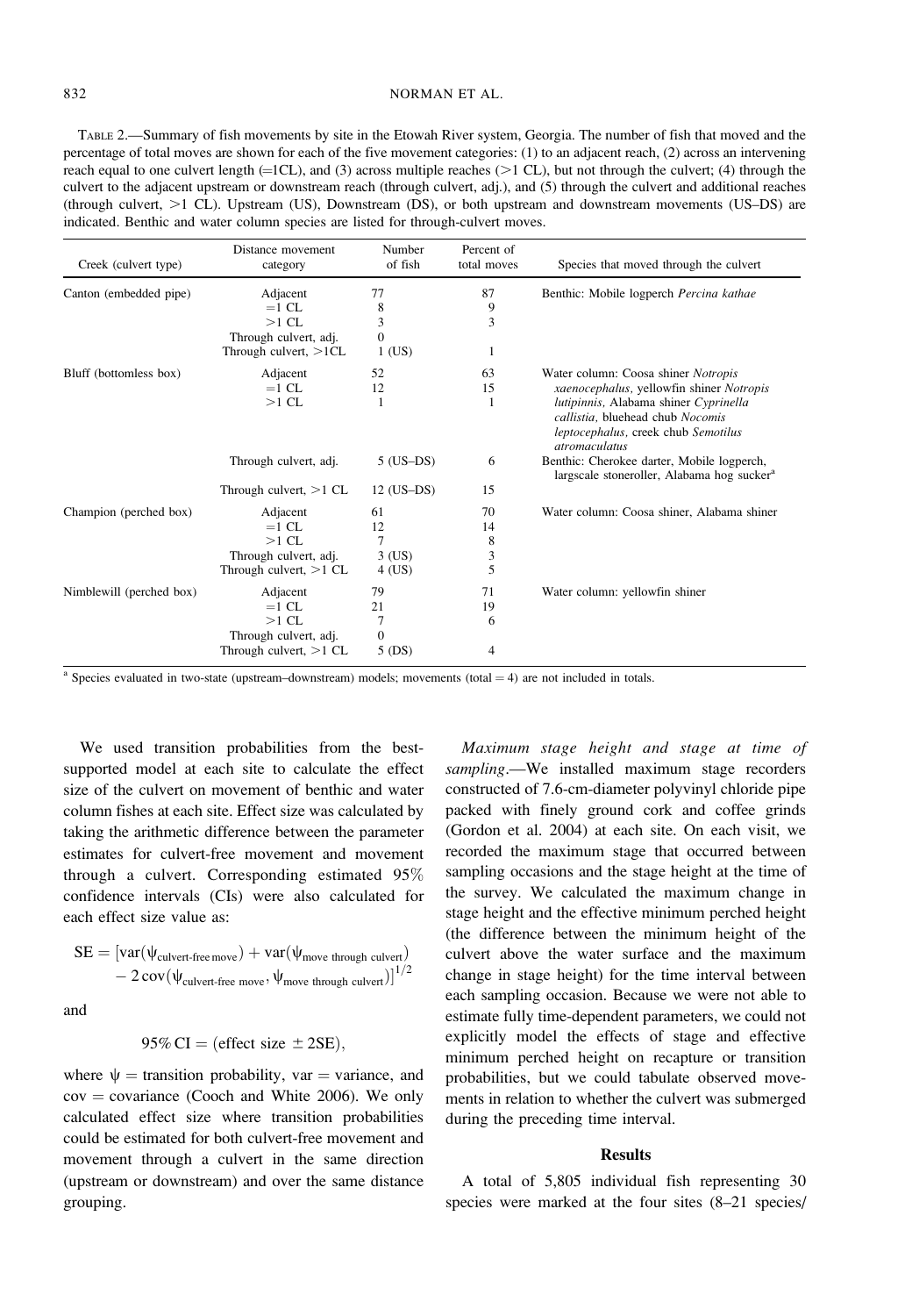|                  | Canton Creek          |                       | <b>Bluff Creek</b>    |                       | Champion Creek        |                       | Nimblewill Creek               |                                |
|------------------|-----------------------|-----------------------|-----------------------|-----------------------|-----------------------|-----------------------|--------------------------------|--------------------------------|
| Parameter        | <b>Benthic</b>        | Water column          | <b>Benthic</b>        | Water column          | <b>Benthic</b>        | Water column          | <b>Benthic</b>                 | Water column                   |
| $\boldsymbol{D}$ | 0.82<br>$0.11 - 0.40$ | 0.82<br>$0.08 - 0.33$ | 0.84<br>$0.05 - 0.37$ | 0.81<br>$0.05 - 0.36$ | 0.81<br>$0.18 - 0.39$ | 0.94<br>$0.03 - 0.47$ | $0.64 - 0.93$<br>$0.14 - 0.35$ | $0.55 - 0.84$<br>$0.11 - 0.47$ |

TABLE 3.—Estimates for survival  $(S)$  and reach-specific capture probabilities  $(p)$  for benthic and water column fishes from the best-supported model for each site in the Etowah River system, Georgia. Constant S across reaches was best supported, except at Nimblewill Creek, for which a range of S estimates is given.

site). Recapture rates (number of recaptures from a single sampling event divided by the total number of individuals marked before the sampling event) ranged between 0.18 and 0.36 across all sites, with a mean of 0.24 across sites and sampling events. Recaptures mostly occurred in the same reaches where individuals were initially marked; only 6% to 11% of recaptured individuals moved among reaches, and more fish were observed to move upstream than downstream at all four sites (210 total upstream moves and 160 total downstream moves). The majority (63% to 87%) of observed movements were to adjacent reaches (Table 2). At each site, we observed at least one fish that moved through the culvert; overall, such fish represented four benthic species and five water column species (Table 2).

The chi-square goodness-of-fit tests indicated a significant lack of fit for the general FM model to recapture data from three of our four sites (we did not test the Canton Creek data, which had an additional sampling date). However, the tests were based on relatively sparse recaptures, and examination of data for individual cohorts did not reveal strong evidence for systematic departures of observed frequencies from expected frequencies. Additionally, none of the ranking orders for models in our candidate model sets were strongly sensitive to incremental adjustments in the variance inflation factor (Anderson et al. 1998), indicating that our conclusions with respect to alternative hypotheses would not be affected by underestimating variances.

The best supported site-specific models were the FM models  $(AIC<sub>a</sub> model weight range, 0.854–0.992)$ , except for Canton Creek, where the RMCS model was best supported (AIC<sub>c</sub> weight = 0.581). Adding SL as a covariate reduced model support (AIC weight range, 0.004–0.097 at three sites; model for Bluff Creek failed to converge). Models with constant survival across reaches were best supported at all sites except Nimblewill Creek. Estimated survival was generally high  $(>0.8)$  and similar for benthic and water column groups (Table 3). Capture probability  $(p)$ estimates had similar ranges for benthic and water column fishes but varied among reaches by a factor of 2 to over 10 (Table 3).

Transition probabilities were generally small (0.005  $< \psi < 0.16$ ) with wide 95% CIs. Transition probabilities were highest for movement between adjacent culvert-free reaches, except at Bluff Creek, where the highest probability of movement for benthic fishes was downstream through the culvert (Tables 4, 5). No benthic fish movements were observed through either of the perched box culverts even though estimated upstream movement probabilities through culvert-free reaches were 5–6% at these sites (Table 5). In contrast, benthic fishes moved upstream and downstream through the bottomless culvert (Bluff Creek) more frequently than across culvert-free reaches (Table 5). In most cases, we could not calculate a

TABLE 4.—Transition probabilities  $(\psi)$  from reduced movement with constant survival models for benthic and water column fishes at Canton Creek, Georgia (embedded pipe culvert); 95% confidence intervals are shown in parentheses for W estimates. Culvert effect was only estimated for upstream movements by benthic fishes because no other through-culvert movements were observed.

| Direction and distance of move                                                                                                                    | $\Psi_{\text{benthic}}$                                                                                 | water column                                                  |
|---------------------------------------------------------------------------------------------------------------------------------------------------|---------------------------------------------------------------------------------------------------------|---------------------------------------------------------------|
| Upstream to adjacent reach<br>Upstream across at least one intervening reach<br>Upstream through the culvert<br>Culvert effect, upstream movement | $0.063$ $(0.015, 0.23)$<br>$0.007$ $(0.000, 0.36)$<br>$0.005$ $(0.000, 0.04)$<br>$0.002$ (-0.032, 0.04) | 0.160(0.12, 0.21)<br>$0.012$ $(0.004, 0.03)$<br>None observed |
| Downstream to adjacent reach<br>Downstream across at least one reach<br>Downstream through the culvert<br>Culvert effect, downstream movement     | $0.068$ $(0.025, 0.17)$<br>None observed<br>None observed                                               | 0.091(0.063, 0.13)<br>0.006(0.002, 0.02)<br>None observed     |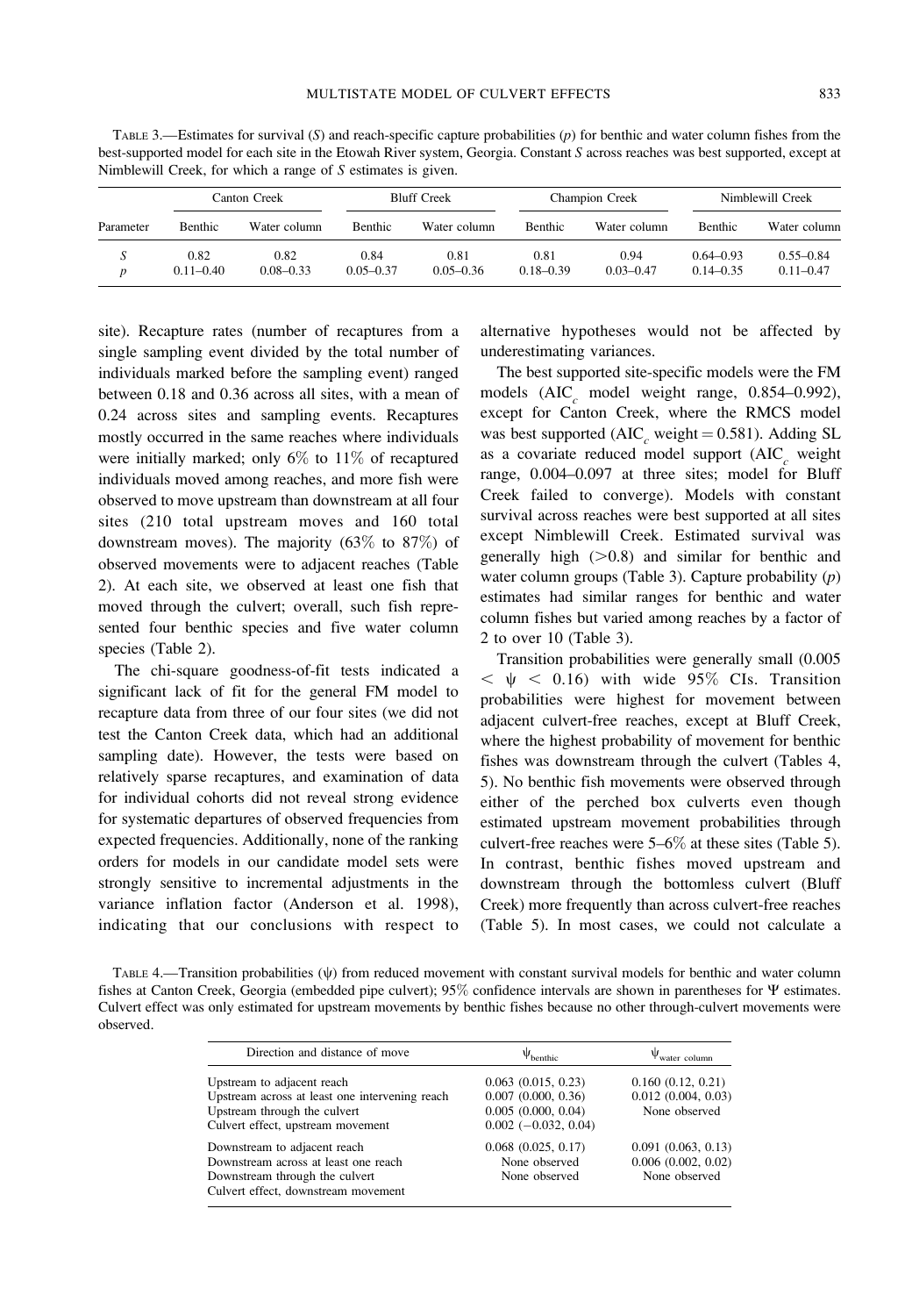TABLE 5.—Transition probabilities  $(\psi)$  for benthic and water column fishes at Georgia study sites where the full movement model was best supported; 95% confidence intervals are shown in parentheses for  $\psi$  estimates. Culvert effects were only estimated for sites and groups where across-reach and through-culvert movements were observed for equivalent distance categories  $(=1 \text{ or } >1$  culvert length [CL]). Culvert type is given next to each site name.

|                                                                                                                                                                            |                                                                             | Bluff Creek (bottomless box)                                                   | Champion Creek (perched box)                                   |                                                                                  |  |
|----------------------------------------------------------------------------------------------------------------------------------------------------------------------------|-----------------------------------------------------------------------------|--------------------------------------------------------------------------------|----------------------------------------------------------------|----------------------------------------------------------------------------------|--|
| Direction and distance of move                                                                                                                                             | <b>Benthic</b>                                                              | Water column                                                                   | <b>Benthic</b>                                                 | Water column                                                                     |  |
| Upstream to adjacent reach<br>Upstream across one reach $(=1 \text{ CL})$<br>Upstream through culvert $(=1 \text{ CL})$<br>Culvert effect, short upstream movement         | 0.056(0.017, 0.17)<br>0.022(0.003, 0.17)<br>None observed                   | 0.130(0.087, 0.19)<br>$0.026$ (0.010, 0.07)<br>0.110(0.037, 0.27)<br>No effect | $0.083$ $(0.046, 0.15)$<br>0.056(0.023, 0.13)<br>None observed | 0.092(0.062, 0.13)<br>0.007(0.002, 0.03)<br>$0.051$ $(0.017, 0.14)$<br>No effect |  |
| Upstream across $>1$ reach ( $>1$ CL)<br>Upstream through culvert, $>1$ CL<br>Culvert effect, long upstream movement                                                       | None observed<br>0.011(0.003, 0.04)                                         | 0.010(0.003, 0.04)<br>$0.007$ $(0.002, 0.02)$<br>$0.003(-0.012, 0.02)$         | $0.010$ $(0.00, 0.18)$<br>None observed                        | $0.008$ $(0.003, 0.02)$<br>$0.002$ $(0.00, 0.01)$<br>$0.006(-0.003, 0.02)$       |  |
| Downstream to adjacent reach<br>Downstream across one reach $(=1 \text{ CL})$<br>Downstream through culvert $(=1 \text{ CL})$<br>Culvert effect, short downstream movement | 0.070(0.026, 0.18)<br>0.026(0.004, 0.17)<br>0.095(0.012, 0.47)<br>No effect | 0.140(0.091, 0.21)<br>$0.026$ $(0.008, 0.08)$<br>None observed                 | $0.026$ (0.010, 0.06)<br>0.006(0.00, 0.050)<br>None observed   | 0.140(0.099, 0.19)<br>0.015(0.005, 0.04)<br>None observed                        |  |
| Downstream across $>1$ reach ( $>1$ CL)<br>Downstream through culvert, $>1$ CL<br>Culvert effect, long downstream movement                                                 | None observed<br>None observed                                              | None observed<br>$0.011$ $(0.0052, 0.02)$                                      | None observed<br>None observed                                 | 0.005(0.00, 0.04)<br>None observed                                               |  |

culvert effect due to lack of observed movements, particularly through culverts. When there was a culvert effect, its size was either small or negative with a 95% CI that included no effect (0; Tables 4, 5).

Stage height increased during the time intervals between each sampling occasion at all sites (except for the initial 24-h interval at Canton Creek; Table 1). All observed movements through the perched culverts (Champion and Nimblewill creeks) were by water column fishes and occurred after runoff events that raised the water level over the perched level (by 17 cm [Champion Creek] to 28 cm [Nimblewill Creek]). In contrast, movement through the bottomless culvert at Bluff Creek was observed between each sampling event.

For the combined-site models (in which sites were treated as groups), the FM model and the FM model constrained by minimum perched height had equivalent support (AIC<sub>c</sub> weight  $= 0.370$ ). Both FM models produced identical estimates of transition probabilities, which were intermediate to estimates from the sitespecific models. Adding apron height as a covariate reduced model support (AIC<sub>c</sub> weight = 0.132). The FM model with increasing survival toward the center of the site (AIC<sub>c</sub> weight = 0.370) was almost three times better supported than the FMCS model (AIC<sub>c</sub> weight = 0.128). The RM model had essentially no support  $(AIC<sub>c</sub> weight = 0.000).$ 

For the two species evaluated with two-state (upstream–downstream) models (largescale stoneroller and Alabama hog sucker), we only observed movement at the bottomless culvert site (Table 2). Only one

individual largescale stoneroller was observed to move through the culvert. Because the recapture rate was low (11 of 81 marked individuals at Bluff Creek), we were unable to estimate survival, capture, and transition probabilities reliably for largescale stonerollers. We had more opportunities to observe movements by Alabama hog suckers, with recaptures of 135 marked individuals at Bluff Creek and estimated upstream and downstream capture probabilities of 0.45 and 0.34, respectively. Only three Alabama hog suckers were recorded moving either upstream  $(n = 1)$  or downstream  $(n = 2)$  through the culvert. Transition probabilities through the culvert were 0.01 for upstream movement and 0.02 for downstream movement. Survival probability estimates were 0.75 upstream and 0.74 downstream for Alabama hog suckers.

## Discussion

## Fish Movement

In this study, we observed fish movement through a culvert at each of four study sites, but only the bottomless box culvert at Bluff Creek appeared to allow unrestricted movement for both benthic and water column fishes. Moves through the culvert comprised 24% of the total moves observed at Bluff Creek, compared with  $1\%$  to  $8\%$  at the other study sites. Bluff Creek was the only site where we observed upstream and downstream movements through the culvert by benthic and water column fishes between each sampling occasion.

Only water column fishes were observed to move through the two perched culverts following periods of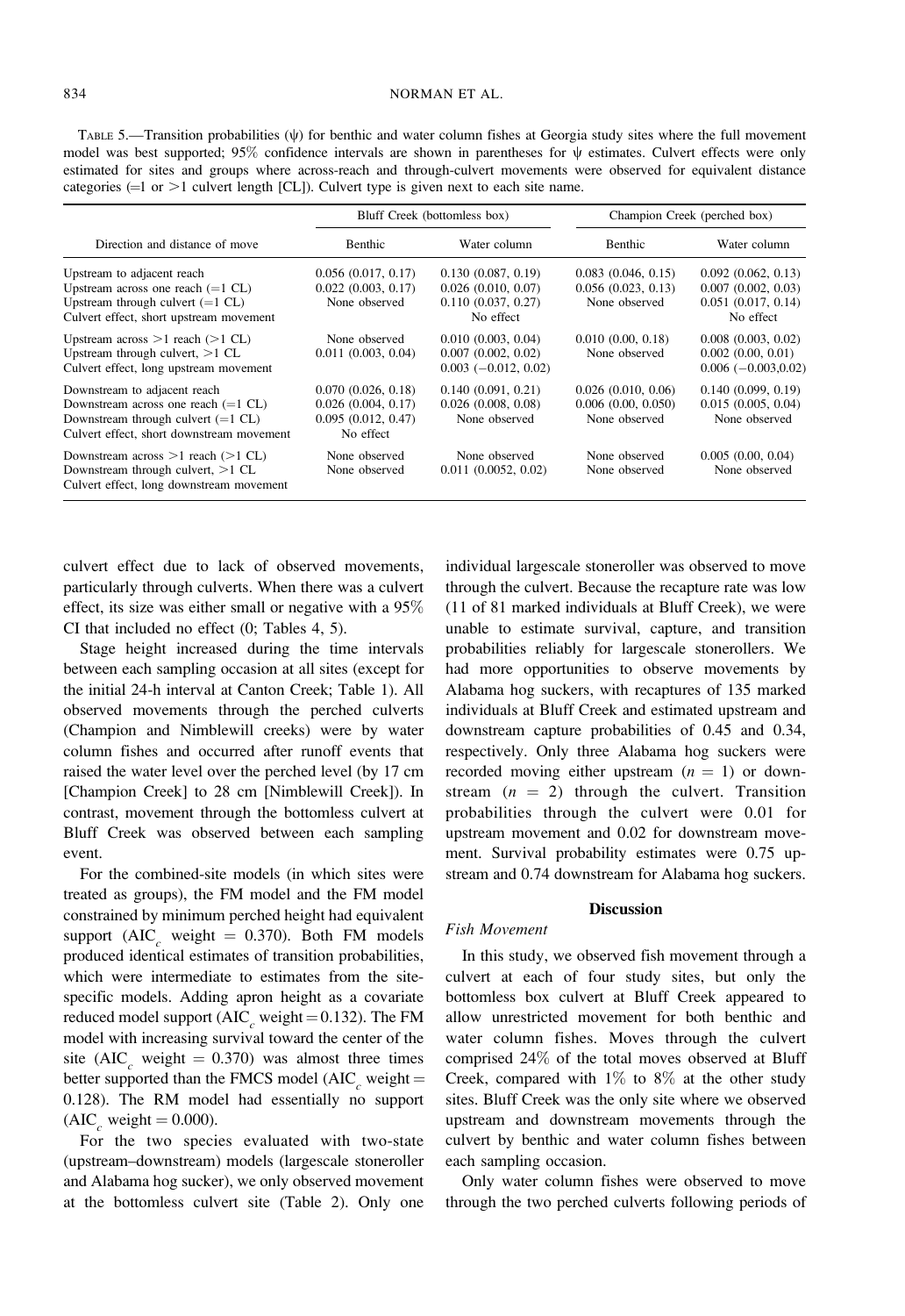|                                                                                                                                                                            | Nimblewill Creek (perched box)                             |                                                                |  |  |
|----------------------------------------------------------------------------------------------------------------------------------------------------------------------------|------------------------------------------------------------|----------------------------------------------------------------|--|--|
| Direction and distance of move                                                                                                                                             | Benthic                                                    | Water column                                                   |  |  |
| Upstream to adjacent reach<br>Upstream across one reach $(=1 \text{ CL})$<br>Upstream through culvert $(=1 \text{ CL})$<br>Culvert effect, short upstream movement         | 0.097(0.058, 0.16)<br>0.049(0.021, 0.11)<br>None observed  | $0.081$ $(0.056, 0.11)$<br>0.015(0.006, 0.04)<br>None observed |  |  |
| Upstream across $>1$ reach ( $>1$ CL)<br>Upstream through culvert, $>1$ CL<br>Culvert effect, long upstream movement                                                       | None observed<br>None observed                             | 0.009(0.003, 0.03)<br>None observed                            |  |  |
| Downstream to adjacent reach<br>Downstream across one reach $(=1 \text{ CL})$<br>Downstream through culvert $(=1 \text{ CL})$<br>Culvert effect, short downstream movement | $0.016$ $(0.0052, 0.05)$<br>None observed<br>None observed | 0.067(0.047, 0.10)<br>0.019(0.010, 0.04)<br>None observed      |  |  |
| Downstream across $>1$ reach ( $>1$ CL)<br>Downstream through culvert, $>1$ CL<br>Culvert effect, long downstream movement                                                 | None observed<br>None observed                             | 0.007(0.002, 0.02)<br>$0.008$ $(0.003, 0.02)$<br>No effect     |  |  |

runoff when water levels exceeded the perched level. Only one individual, a Mobile logperch, was observed to have moved through the embedded pipe culvert. Our findings were similar to those of Warren and Pardew (1998), who reported that movement of fishes through pipe culverts on small streams was an order of magnitude less than movement through box culverts, fords, or natural reaches. Benton et al. (2008) also observed significantly reduced fish movement through box and pipe culverts.

Recaptured fishes were found in the reach of initial capture or in an adjacent reach 96% to 99% of the time at all four sites. This result is similar to the findings of other studies on movements of small stream fishes (e.g., Hill and Grossman 1987; Johnston 2000; Schaefer et al. 2003). Since 63% to 71% of marked individuals were never recaptured, we can make only limited assumptions about their movement. We did not sample to detect long-distance movement (Albanese et al. 2003); however, in some cases, models assuming lower survival near the boundaries of our study area were better supported than models assuming constant survival across all reaches, possibly due to higher emigration from the study reach near reach boundaries (see later discussion).

#### Application of Multistate Models

Using multistate models allowed simultaneous estimation of capture probability with survival and transition probabilities. Estimated capture probabilities varied substantially among reaches, potentially as a result of differences in habitat structure (Peterson et al. 2004), and failure to account for these effects would bias transition probability estimates. Even with groupspecific (benthic versus water column fishes) and reach-specific capture probabilities included, the transition probability estimates had wide 95% CIs as a result of the low number of observed fish moves at our study sites. We also included covariates on transition probabilities (i.e., fish body size and perched height of the culvert); although the covariates did not improve model fit here, the ability to include them is a benefit of the multistate modeling approach.

Relative sparseness in the number of fish that were recaptured from any given reach and on any given date limited our ability to model time-varying effects on transition probabilities. Our observations, however, suggested that the ability of fish to pass through perched culverts probably varied with changes in stage height, a source of temporal variation. We designed the study to maximize the potential for observing individual movement among culvert-free reaches (i.e., by sampling 10 reaches at each site) for comparison with movement through the culvert. Lack of fit for our model with time-averaged parameter estimates was, thus, not unreasonable. Spatial variation among reaches in the probability that fish would remain over the next time interval and nonindependence among individuals (e.g., in schooling cyprinids) could also have contributed to lack of model fit. In general, we see the multistate modeling approach used as providing a promising framework for understanding the extent to which road–stream crossings actually fragment populations because fish movement can be modeled as a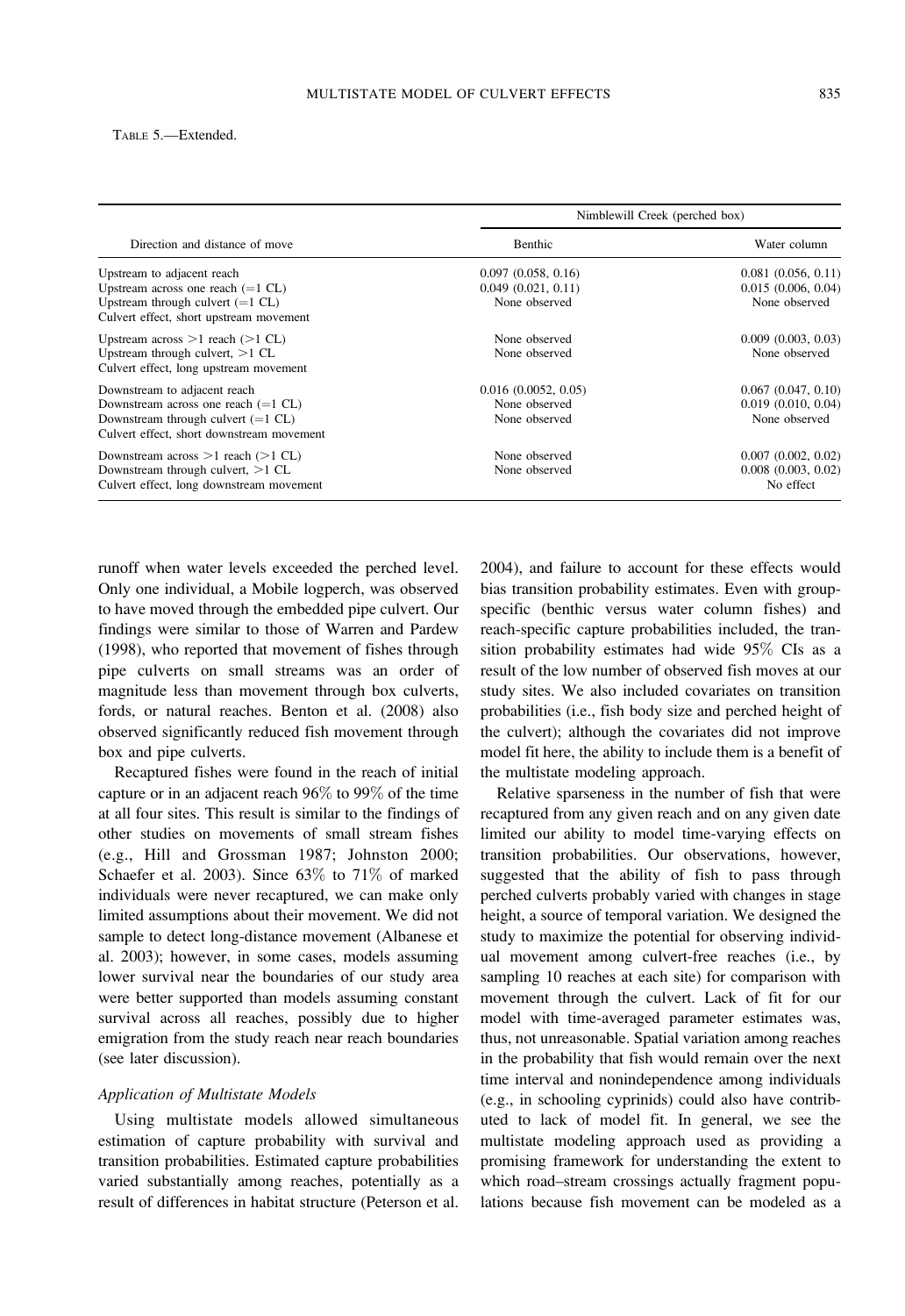function of constant (e.g., culvert characteristics) and time-varying (e.g., stage height, effective culvert height, storm flow velocities, geomorphic features, and fish behavior related to movement during spawning season) covariates hypothesized to influence fish passage.

Use of multistate models allowed us to account for a bias toward detecting short-distance movements (distance-weighted bias). A distance-weighted bias can occur in open-population mark–recapture studies when the study area is small relative to animal movement and animals leave the study area. Albanese et al. (2003) showed that increasing length of the recapture section to account for fish movement outside the study area can help reduce the effects of distance weighting on observed movement distance distributions. For this study, increasing survey reach lengths was not feasible; however, the incorporation of survival estimates that assumed lower survival near site boundaries accounted for the bias because survival estimates include site losses from permanent emigration. Thus, multistate models may provide an alternative to the increased sampling effort required to account for a distanceweighted bias in all types of movement studies.

## Implications

Our study provides further insight into the effects of culverts on the movement of small-bodied stream fishes while demonstrating possibilities in the application of multistate models in fish movement studies. Our results indicate that multiple-barrel box culverts with bottomless main barrels can allow fish passage comparable with that of natural stream reaches. Movement of fishes through multiple-barrel embedded pipe and perched box culverts was restricted during this study, but the culverts were not complete barriers. This implies that there may be a range of flow levels that allow some passage through culverts, including those structures that are situated on top of the bed sediments or perched above stream water level. Because resources for construction and replacement of culverts are usually limited, it may be useful to evaluate trade-offs among the expense of construction options, position of the crossing within the stream drainage network, and species likely to be affected. Improved understanding of the extent to which culvert conditions impede fish movements will better inform that evaluation.

## Acknowledgments

We are grateful to James Peterson, U.S. Geological Survey (USGS), for providing invaluable insight and advice on study design and data analysis and for lending field equipment necessary to complete this study. Jeffery Garnett, Christina Baker, Nicole Pontzer,

Rachel Katz, Jane Argentina, Alison Price, Carrie Straight, and Rebecca Bourquin assisted in field work and deserve special thanks. We thank Judy Meyer and David Leigh, University of Georgia, Athens, for suggestions that improved this work. Federally threatened Cherokee darters were marked using VIE tags with permission under federal permit number SAO2- 11. Funding was provided by the U.S. Fish and Wildlife Service to Byron J. Freeman through Research Work Order 79 (USGS Georgia Cooperative Fish and Wildlife Research Unit).

#### **References**

- Albanese, B., P. L. Angermeier, and C. Gowan. 2003. Designing mark–recapture studies to reduce effects of distance weighting on movement distance distributions of stream fishes. Transactions of the American Fisheries Society 132:925–939.
- Anderson, D. R., K. P. Burnham, and G. C. White. 1998. Comparisons of Akaike information criterion for model selection and statistical inference from capture–recapture studies. Journal of Applied Statistics 25:263–282.
- Arnason, A. N. 1973. The estimation of population size, migration rates, and survival in a stratified population. Researches on Population Ecology 15:1–8.
- Bauer, B. H., D. A. Etnier, and N. M. Burkhead. 1995. Etheostoma (Ulocentra) scotti (Osteichthyes: Percidae), a new darter from the Etowah River system in Georgia. Bulletin of the Alabama Museum of Natural History 17:1–16.
- Belford, D. A., and W. R. Gould. 1989. An evaluation of trout passage through six highway culverts in Montana. North American Journal of Fisheries Management 9:437–445.
- Benton, P. D., W. E. Ensign, and B. J. Freeman. 2008. The effect of road crossings on fish movement in small Etowah basin streams. Southeastern Naturalist 7:301–310.
- Blakely, T. J., J. S. Harding, A. R. McIntosh, and M. J. Winterbourn. 2006. Barriers to recovery of aquatic insect communities in an urban stream. Freshwater Biology 51:1634–1645.
- Burkhead, N. M, S. J. Walsh, B. J. Freeman, and J. D. Williams. 1997. Status and restoration of the Etowah River, an imperiled southern Appalachian river ecosystem. Pages 375–344 in G. A. Benz and D. E. Collins, editors. Aquatic fauna in peril: the southern perspective. Lenz Design and Communications, Decatur, Georgia.
- Burnham, K. P., and D. R. Anderson. 2002. Model selection and multimode inference: a practical information-theoretic approach, second edition. Springer-Verlag, New York.
- Cooch, E., and G. C. White. 2006. Program MARK: a gentle introduction, 5th edition. Available: www.phidot.org. (April 2007).
- Curtis, J. M. R. 2006. Visible implant elastomer color determination, tag visibility, and tag loss: potential sources of error for mark–recapture studies. North American Journal of Fisheries Management 26:327–333.
- Dietrich, J. P., and R. A. Cunjak. 2006. Evaluation of the impacts of Carlin tags, fin clips, and Panjet tattoos in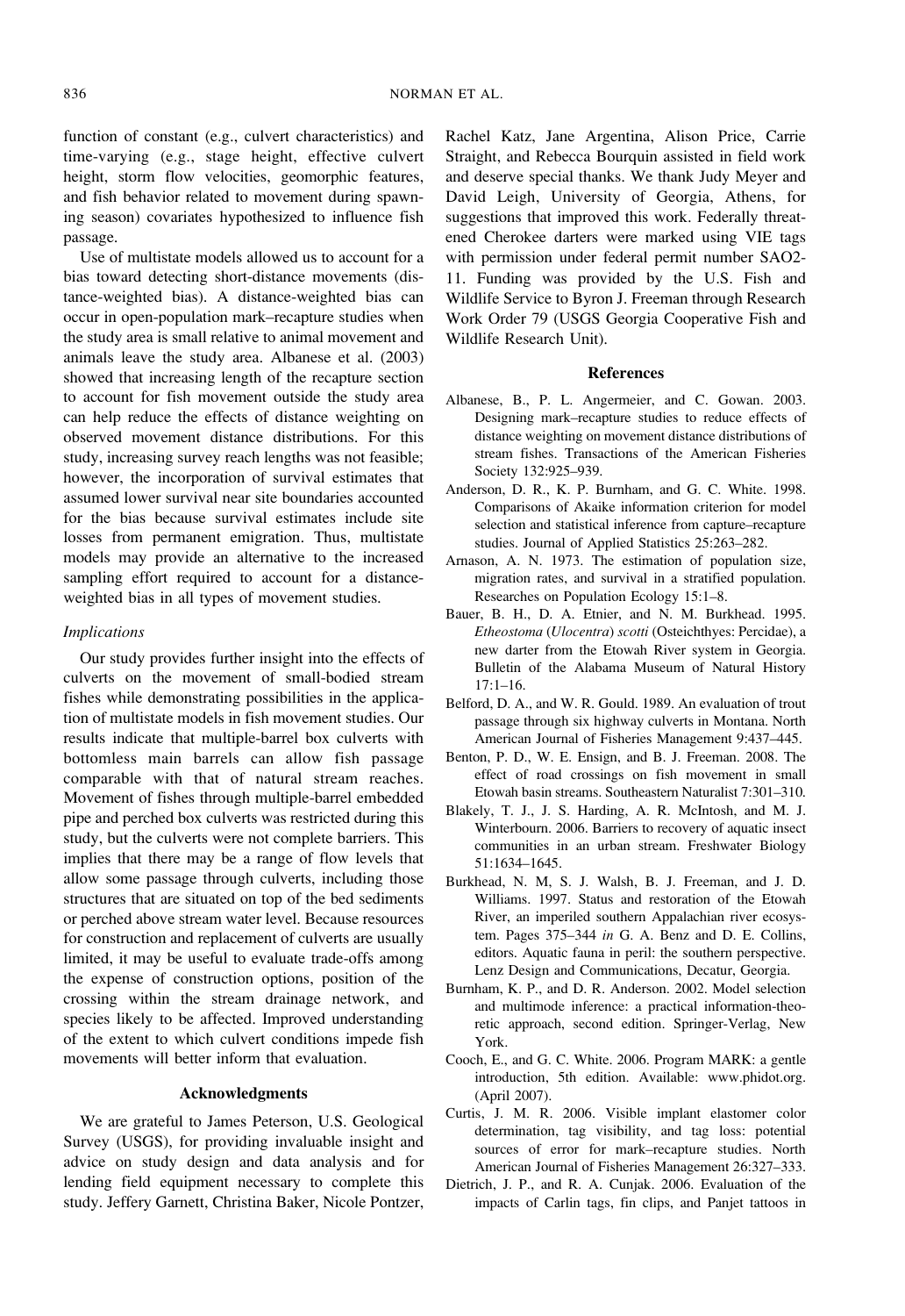juvenile Atlantic salmon. North American Journal of Fisheries Management 26:163–169.

- Fausch, K. D., and M. K. Young. 1995. Evolutionary significant units and movements of resident stream fishes: a cautionary tale. Pages 360–370 in J. L. Nielson, editor. Evolution and the aquatic system: defining unique units in population conservation. American Fisheries Society, Symposium 17, Bethesda, Maryland.
- Forman, R. T. T., and L. E. Alexander. 1998. Roads and their major ecological effects. Annual Review of Ecology and Systematics 29:207–231.
- Forman, R. T. T., D. Sperling, J. A. Bissonette, A. P. Clevenger, C. D. Cutshall, V. H. Dale, L. Fahrig, R. France, C. R. Goldman, K. Heanue, J. A. Jones, F. J. Swanson, T. Turrentine, and T. C. Winter. 2003. Road ecology: science and solutions. Island Press, Washington, D.C.
- Goffe, W. L., G. D. Ferrier, and J. Rogers. 1994. Global optimization of statistical functions with simulated annealing. Journal of Econometrics 60:65–99.
- Gordon, N. D., T. A. McMahon, B. L. Finlayson, C. J. Gipple, and R. J. Nathan. 2004. Stream hydrology: an introduction for ecologists, second edition. Wiley, West Sussex, UK.
- Hartman, K. J., and E. C. Janney. 2006. Visual implant elastomer and anchor tag retention in largemouth bass. North American Journal of Fisheries Management 26:665–669.
- Hill, J., and G. D. Grossman. 1987. Home range estimates for three North American stream fishes. Copeia 1987:367– 380.
- Hines, J. E. 1994. MSSURVIV user's manual. National Biological Service, Patuxent Wildlife Research Center, Laurel, Maryland.
- Hohausova, E. 2000. Exchange rate and small-scale movement of fish between a river and its backwater. Archiv Fuer Hydrobiologie 147:485–504.
- Johnston, C. E. 2000. Movement patterns of imperiled blue shiners (Pisces: Cyprinidae) among habitat patches. Ecology of Freshwater Fish 9:170–176.
- Kerby, J. L., S. P. D. Riley, L. B. Kats, and P. Wilson. 2005. Barriers and flow as a limiting factor in the spread of an invasive crayfish (Procambarus clarkii) in southern California streams. Biological Conservation 126:402– 409.
- Lebreton, J. D., and R. Pradel. 2002. Multistate recapture models: modeling incomplete individual histories. Journal of Applied Statistics 29:353–369.
- Light, T. 2003. Success and failure in a lotic crayfish invasion: the roles of hydrologic variability and habitat alteration. Freshwater Biology 48:1886–1897.
- NRC (National Research Council). 2005. Assessing and managing the ecological impacts of paved roads. National Academy Press, Washington, D.C.
- Olsen, E. M., and L. A. Vollestad. 2001. An evaluation of visible implant elastomer for marking age-0 brown trout. North American Journal of Fisheries Management 21:967–970.
- Parsons, G. R., J. J. Hoover, and K. J. Killgore. 2003. Effect of pectoral fin ray removal on station-holding ability of

shovelnose sturgeon. North American Journal of Fisheries Management 23:742–747.

- Peterson, J. T., R. F. Thurow, and J. W. Guzevich. 2004. An evaluation of multipass electrofishing for estimating the abundance of stream-dwelling salmonids. Transactions of the American Fisheries Society 133:462–475.
- Pradel, R., C. M. A. Wintrebert, and O. Gimenez. 2003. A proposal for a goodness-of-fit test to the Arnason– Schwartz multisite capture–recapture model. Biometrics 59:43–53.
- Resh, V. H. 2005. Stream crossings and the conservation of diadromous invertebrates in South Pacific island streams. Aquatic Conservation 15:313–317.
- Roberts, J. H., and P. L. Angermeier. 2004. A comparison of injectible fluorescent marks in two genera of darters: effects on survival and retention rates. North American Journal of Fisheries Management 24:1017–1024.
- Schaefer, J. F., E. Marsh-Matthews, D. E. Spooner, K. B. Gido, and W. J. Matthews. 2003. Effects of barriers and thermal refugia on local movement of the threatened leopard darter, Percina pantherina. Environmental Biology of Fishes 66:391–400.
- Schlosser, I. J., and P. L. Angermeier. 1995. Spatial variations in the demographic processes of lotic fishes: conceptual models, empirical evidence, and implications for conservation. Pages 392–401 in J. L. Nielson, editor. Evolution and the aquatic system: defining unique units in population conservation. American Fisheries Society, Symposium 17, Bethesda, Maryland.
- Schwarz, C. F. 2005. Multistate models. Pages 165–195 in S. C. Amstrup, T. L. McDonald, and B. F. J. Manly, editors. Handbook of capture–recapture analysis. Princeton University Press, Princeton, New Jersey.
- Schwarz, C. J., J. F. Schweigert, and A. N. Arnason. 1993. Estimating migration rates using tag-recovery data. Biometrics 49:177–193.
- Trombulak, S. C., and C. A. Frissell. 2000. Review of ecological effects of roads on terrestrial and aquatic communities. Conservation Biology 14:18–30.
- Voelz, N. J., J. V. McAuthur, and R. B. Rader. 1998. Upstream mobility of the Asiatic clam Corbicula fluminea: identifying potential dispersal agents. Journal of Freshwater Biology 13:39–45.
- Walsh, M. G., and D. L. Winkelman. 2004. Anchor and visible implant elastomer tag retention by hatchery rainbow trout stocked into an Ozark stream. North American Journal of Fisheries Management 24:1435– 1439.
- Wang, L., J. Lyons, and P. Kanehl. 2001. Impacts of urbanization on stream habitat and fish across multiple spatial scales. Environmental Management 28:255–266.
- Warren, M. L., and M. G. Pardew. 1998. Stream crossings as barriers to small-stream fish movement. Transactions of the American Fisheries Society 127:637–644.
- Webb, P. W. 1973. Effects of partial caudal-fin amputation on the kinematics and metabolic rate of underyearling sockeye salmon (Oncorhynchus nerka) at steady swimming speeds. Journal of Experimental Biology 59:565– 581.
- Wheeler, A. P., P. L. Angermeier, and A. E. Rosenberger. 2005. Impacts of new highways and subsequent